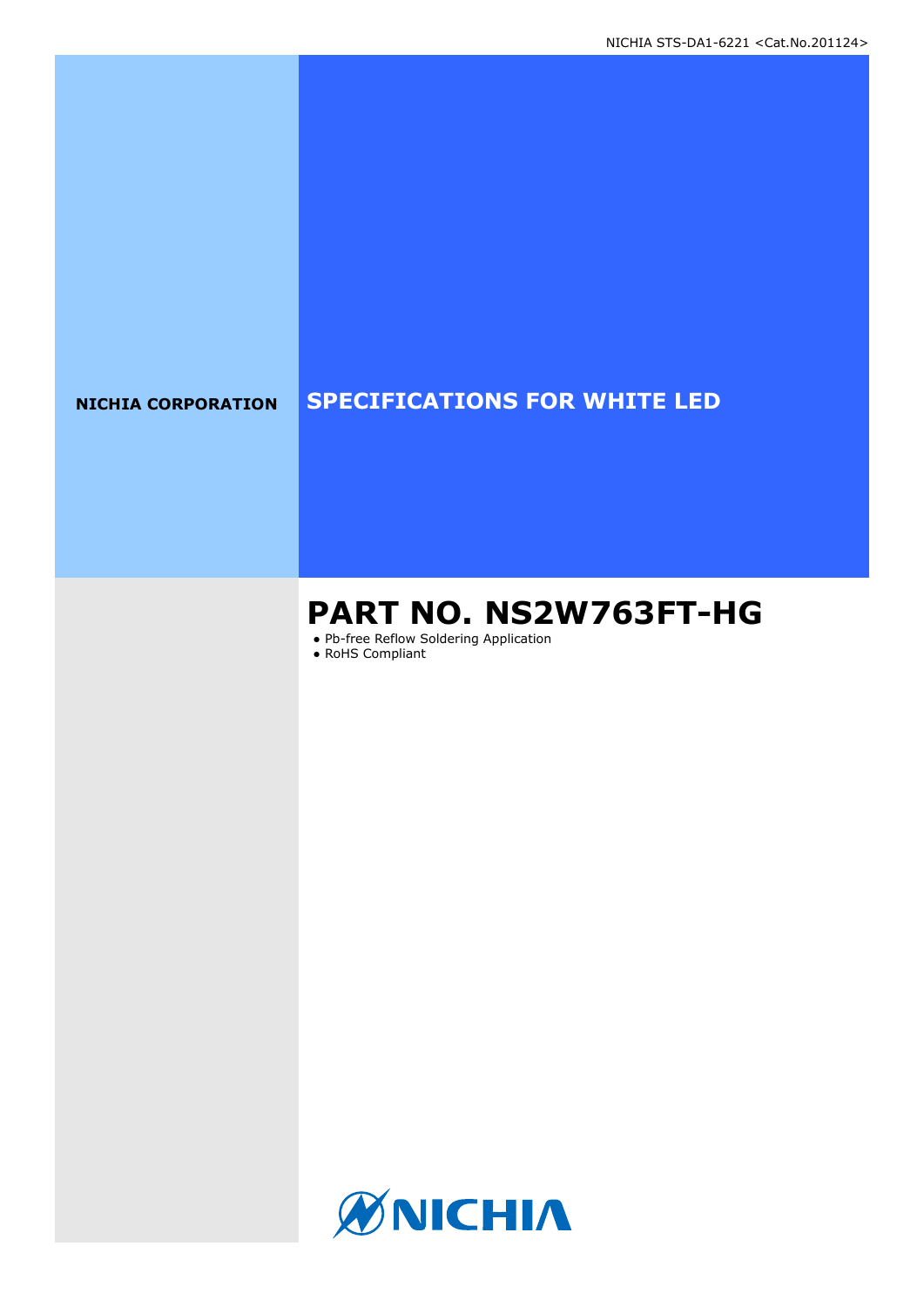# SPECIFICATIONS

### (1) Absolute Maximum Ratings

| Item                         | Symbol                      | Absolute Maximum Rating | Unit |
|------------------------------|-----------------------------|-------------------------|------|
| <b>Forward Current</b>       | ΙF                          | 30                      | mA   |
| <b>Pulse Forward Current</b> | $I_{\mathsf{FP}}$           | 150                     | mA   |
| Reverse Voltage              | Vr                          | 5                       | v    |
| Power Dissipation            | P <sub>D</sub>              | 176                     | mW   |
| Operating Temperature        | $\mathsf{T}_{\mathsf{opr}}$ | $-30\nu 85$             | °C   |
| Storage Temperature          | $\mathsf{T}_{\mathsf{stq}}$ | $-40 \sim 100$          | ۰c   |
| Junction Temperature         | Г۱                          | 110                     | °C   |

\* Absolute Maximum Ratings at TA=25°C.

 $*$  I<sub>FP</sub> conditions with pulse width ≤10ms and duty cycle ≤10%.

### (2) Initial Electrical/Optical Characteristics

| Item                           |   | Symbol                     | <b>Condition</b> | Typ.  | <b>Max</b> | Unit |
|--------------------------------|---|----------------------------|------------------|-------|------------|------|
| Forward Voltage                |   | VF                         | $I_F = 22mA$     | 5.6   |            |      |
| <b>Reverse Current</b>         |   | IR                         | $V_R = 5V$       |       |            | μA   |
| Luminous Flux                  |   | $\Phi_{v}$                 | $I_F = 22mA$     | 15.6  |            | Im   |
| Luminous Intensity             |   | $I_{\nu}$                  | $I_F = 22mA$     | 4.99  |            | cd   |
|                                | X |                            | $I_F = 22mA$     | 0.277 |            |      |
| <b>Chromaticity Coordinate</b> |   |                            | $I_F = 22mA$     | 0.260 |            |      |
| <b>Thermal Resistance</b>      |   | $R_{\theta}$ <sub>15</sub> | ۰                | 70    | 80         | °C/W |

 $*$  Characteristics at T<sub>A</sub>=25°C.

\* Luminous Flux value as per CIE 127:2007 standard.

\* Chromaticity Coordinates as per CIE 1931 Chromaticity Chart.

 $*$  R<sub>0JS</sub> is the thermal resistance from the junction to the T<sub>S</sub> measurement point.

\* This LED uses a unique red phosphor that has a slow response time; when compared with the blue die and green phosphor in the LED, the red will fluoresce with a delayed pulse of about 10msec and have an afterglow for about 10msec after the blue die dims. If the LEDs are operated with a pulse current, ensure that there are no issues.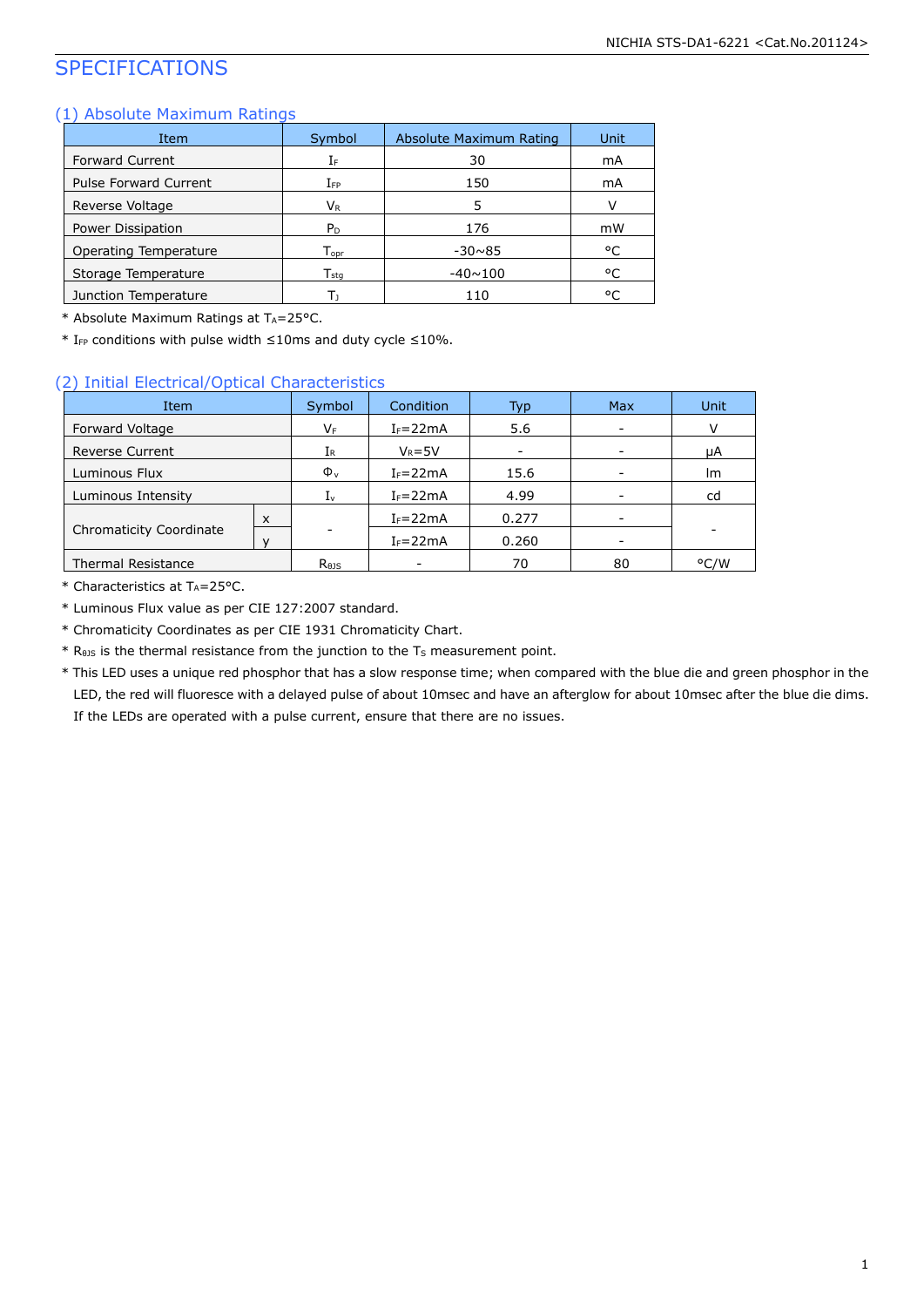# RANKS

| Item                   | Rank | Min  | Max  | Unit |  |
|------------------------|------|------|------|------|--|
| Forward Voltage        | -    | 5.45 | 5.80 | v    |  |
| <b>Reverse Current</b> | -    |      | 50   | μA   |  |
|                        | K165 | 16.5 | 17.0 |      |  |
|                        | K160 | 16.0 | 16.5 |      |  |
| Luminous Flux          | K155 | 15.5 | 16.0 | lm   |  |
|                        | K150 | 15.0 | 15.5 |      |  |
|                        | K145 | 14.5 | 15.0 |      |  |

### Color Ranks

| Rank Pbf4h |  |  |  |  |  |  |  |  |
|------------|--|--|--|--|--|--|--|--|
| 0.2890     |  |  |  |  |  |  |  |  |
| 0.2750     |  |  |  |  |  |  |  |  |
|            |  |  |  |  |  |  |  |  |

| Rank Pbh4h |        |        |        |  |  |  |  |  |
|------------|--------|--------|--------|--|--|--|--|--|
| 0.2792     | 0.2803 | 0.2878 | 0.2867 |  |  |  |  |  |
| 0.2675     | 0.2712 | 0.2712 | 0.2675 |  |  |  |  |  |

|   | Rank Pbk4h |        |        |        |  |  |  |  |  |
|---|------------|--------|--------|--------|--|--|--|--|--|
| x | 0.2770     | 0.2781 | 0.2856 | 0.2845 |  |  |  |  |  |
|   | 0.2600     | 0.2637 | 0.2637 | 0.2600 |  |  |  |  |  |

| Rank Pcf4h |        |        |        |  |  |  |  |  |
|------------|--------|--------|--------|--|--|--|--|--|
| 0.2815     | 0.2826 | 0.2901 |        |  |  |  |  |  |
| 0.2750     | 0.2787 | 0.2787 | 0.2750 |  |  |  |  |  |

|   | Rank Pch4h |        |        |        |  |  |  |  |
|---|------------|--------|--------|--------|--|--|--|--|
| x | 0.2792     | 0.2803 | 0.2878 | 0.2867 |  |  |  |  |
|   | 0.2675     | 0.2712 | 0.2712 | 0.2675 |  |  |  |  |

|        | Rank Pbf4h |        |        |        |  |                | Rank Pbg4h |        |        |        |
|--------|------------|--------|--------|--------|--|----------------|------------|--------|--------|--------|
| v<br>^ | 0.2815     | 0.2826 | 0.2901 | 0.2890 |  | v<br>$\lambda$ | 0.2803     | 0.2815 | 0.2890 | 0.2878 |
|        | 0.2750     | 0.2787 | 0.2787 | 0.2750 |  |                | 0.2712     | 0.2750 | 0.2750 | 0.2712 |
|        |            |        |        |        |  |                |            |        |        |        |

|   | Rank Pbh4h |        |        |        |                |        |        | Rank Pbj4h |        |
|---|------------|--------|--------|--------|----------------|--------|--------|------------|--------|
| x | 0.2792     | 0.2803 | 0.2878 | 0.2867 | $\lambda$<br>л | 0.2781 | 0.2792 | 0.2867     | 0.2856 |
|   | 0.2675     | 0.2712 |        | 0.2675 |                | 0.263  | 0.2675 | 0.2675     | 0.2637 |

|        | Rank Pbk4h |        |        |        |  |   |        |        | Rank Pce4h |        |
|--------|------------|--------|--------|--------|--|---|--------|--------|------------|--------|
| v<br>^ | 0.2770     | 0.2781 | 0.2856 | 0.2845 |  | ́ | 0.2826 | 0.2837 | 0.2912     | 0.2901 |
|        | 0.2600     | 0.2637 | 0.2637 | 0.2600 |  |   | 0.2787 | 0.2825 | 0.2825     | 0.2787 |

|        | Rank Pcf4h |        |        |        |  |        |        | Rank Pcg4h |        |
|--------|------------|--------|--------|--------|--|--------|--------|------------|--------|
| v<br>^ | 0.2815     | 0.2826 | 0.2901 | 0.2890 |  | 0.2803 | 0.2815 | 0.2890     | 0.2878 |
|        | 0.2750     | 0.2787 | 0.2787 | 0.2750 |  | 0.2712 | 0.2750 | 0.2750     | 0.2712 |

|        | Rank Pch4h |        |        |        | Rank Pci4h |        |        |        |        |
|--------|------------|--------|--------|--------|------------|--------|--------|--------|--------|
| v<br>^ | 0.2792     | 0.2803 | 0.2878 | 0.2867 |            | 0.2781 | 0.2792 | 0.2867 | 0.2856 |
|        | 0.2675     | 0.2712 |        | 0.2675 |            | 0.2637 | 0.2675 | 0.2675 | 0.2637 |

 $*$  Ranking at TA=25°C.

\* Forward Voltage Tolerance: ±0.07V

\* Luminous Flux Tolerance: ±5%

\* Chromaticity Coordinate Tolerance: ±0.005

\* LEDs from the above ranks will be shipped. The rank combination ratio per shipment will be decided by Nichia.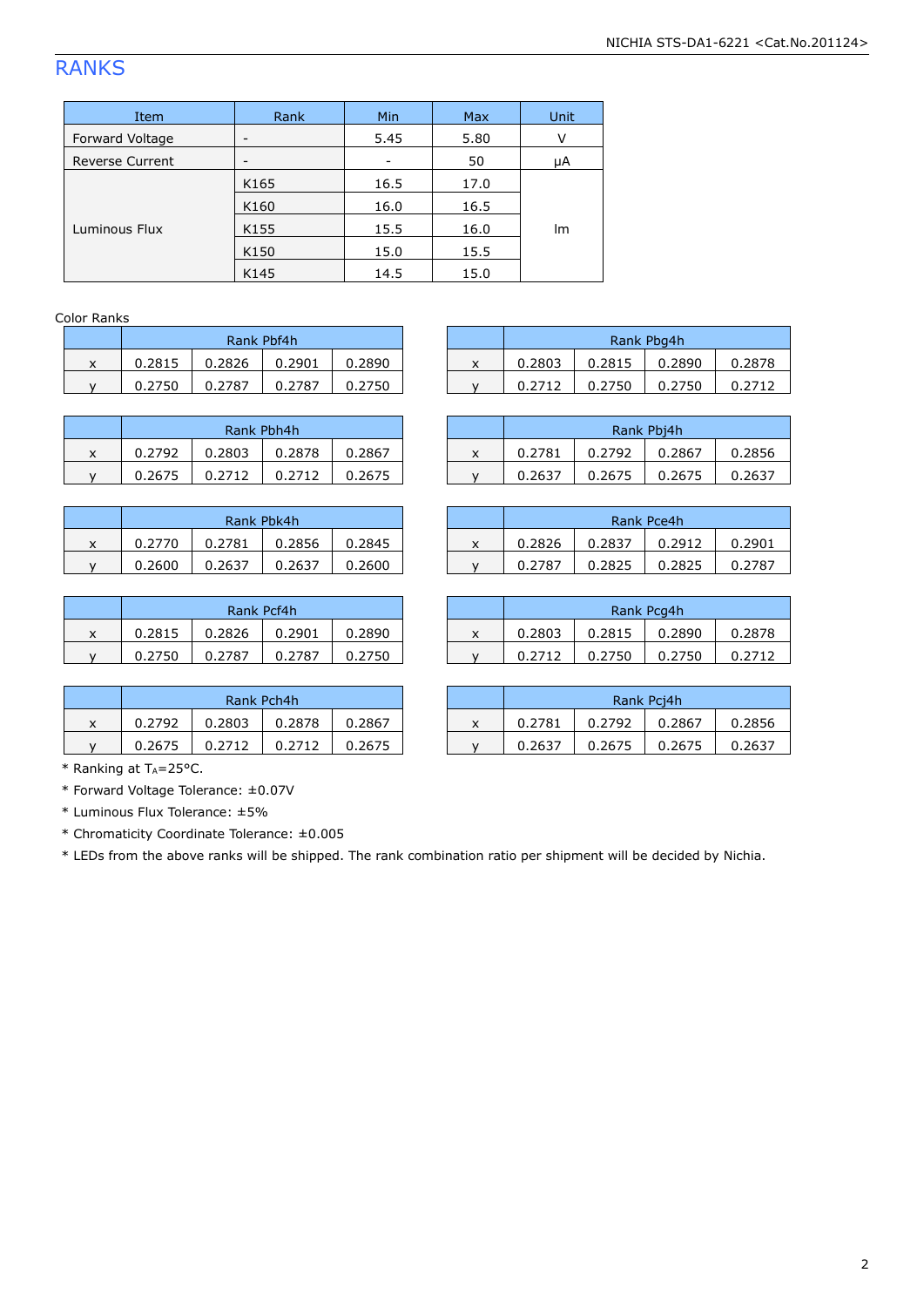# CHROMATICITY DIAGRAM

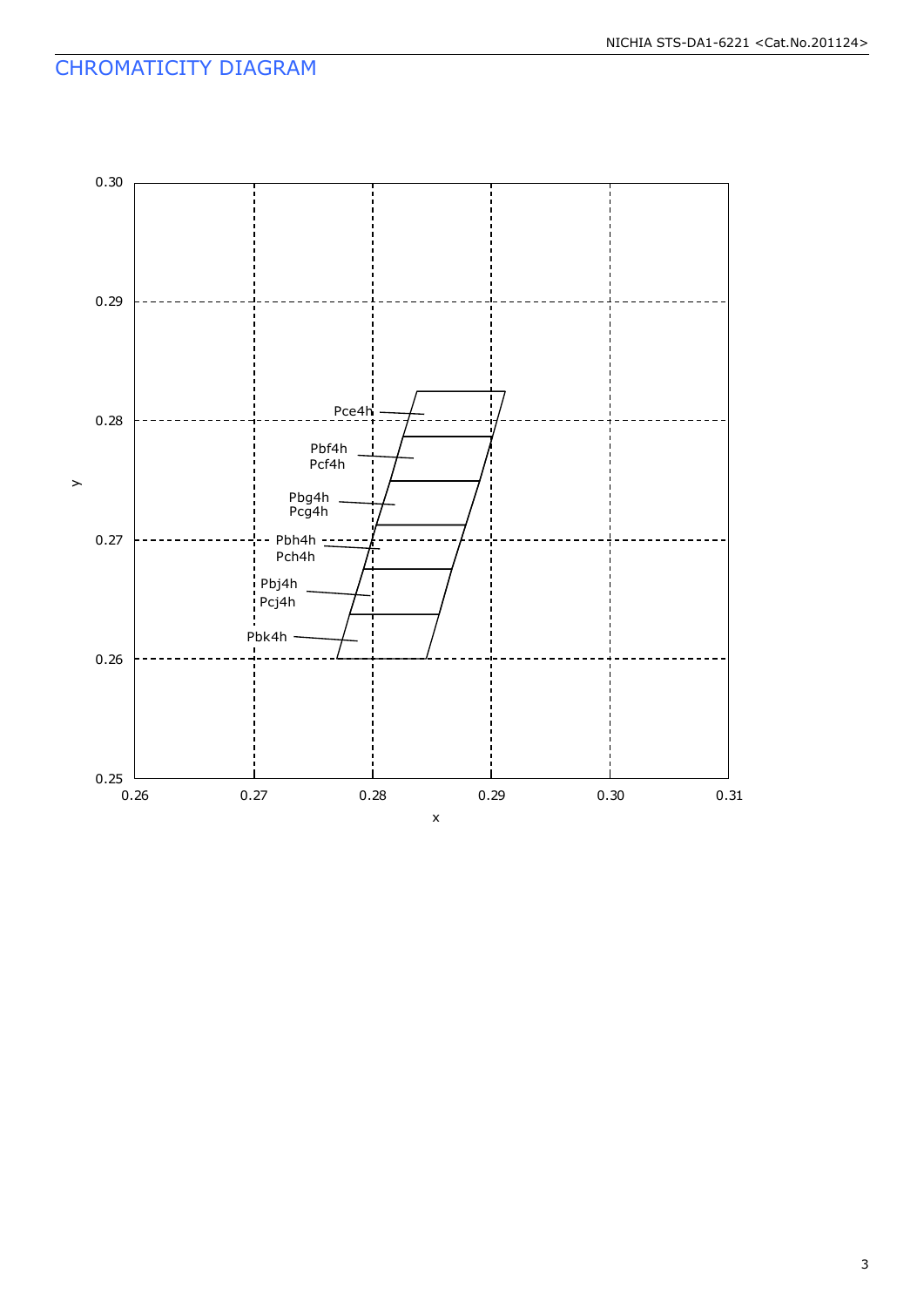# OUTLINE DIMENSIONS

This product complies with RoHS Directive. \* 本製品はRoHS指令に適合しております。

The dimension(s) in parentheses are for reference purposes. \* 括弧で囲まれた寸法は参考値です。

Part No. NS2W763F-HG

No. STS-DA7-17510<br>(単位 Unit: mm,公差 Tolerance: ±0.1)









| 項目 Item                                    | 内容 Description                                                           |  |  |
|--------------------------------------------|--------------------------------------------------------------------------|--|--|
| パッケージ材質<br>Package Materials               | ガラスエポキシ基板<br>Glass Fabric Based-epoxy Resin                              |  |  |
| 封止樹脂材質<br>Encapsulating Resin<br>Materials | シリコーン樹脂<br>(拡散剤+蛍光体入り)<br>Silicone Resin<br>(with diffuser and phosphor) |  |  |
| 電極材質<br>Electrodes Materials               | 金メッキ<br>Au-plated                                                        |  |  |
| ダイヒートシンク材質<br>Die Heat Sink<br>Materials   | 金メッキ<br>Au-plated                                                        |  |  |
| 質量<br>Weight                               | 0.0016q(TYP)                                                             |  |  |

\* バリは寸法に含まないものとします。

Dimensions do not include mold flash or metal burr.

\* 内部の電位を持った金属の一部(L1~L4)が露出しているので、 導体と接触させないで下さい。

The exposed metal (i.e. L1 to L4 in the drawings on this page) extends from the internal lead frame. When the LEDs are operated, voltage is applied to the external portions of the lead frame; ensure that no conductive parts/materials touch the metal.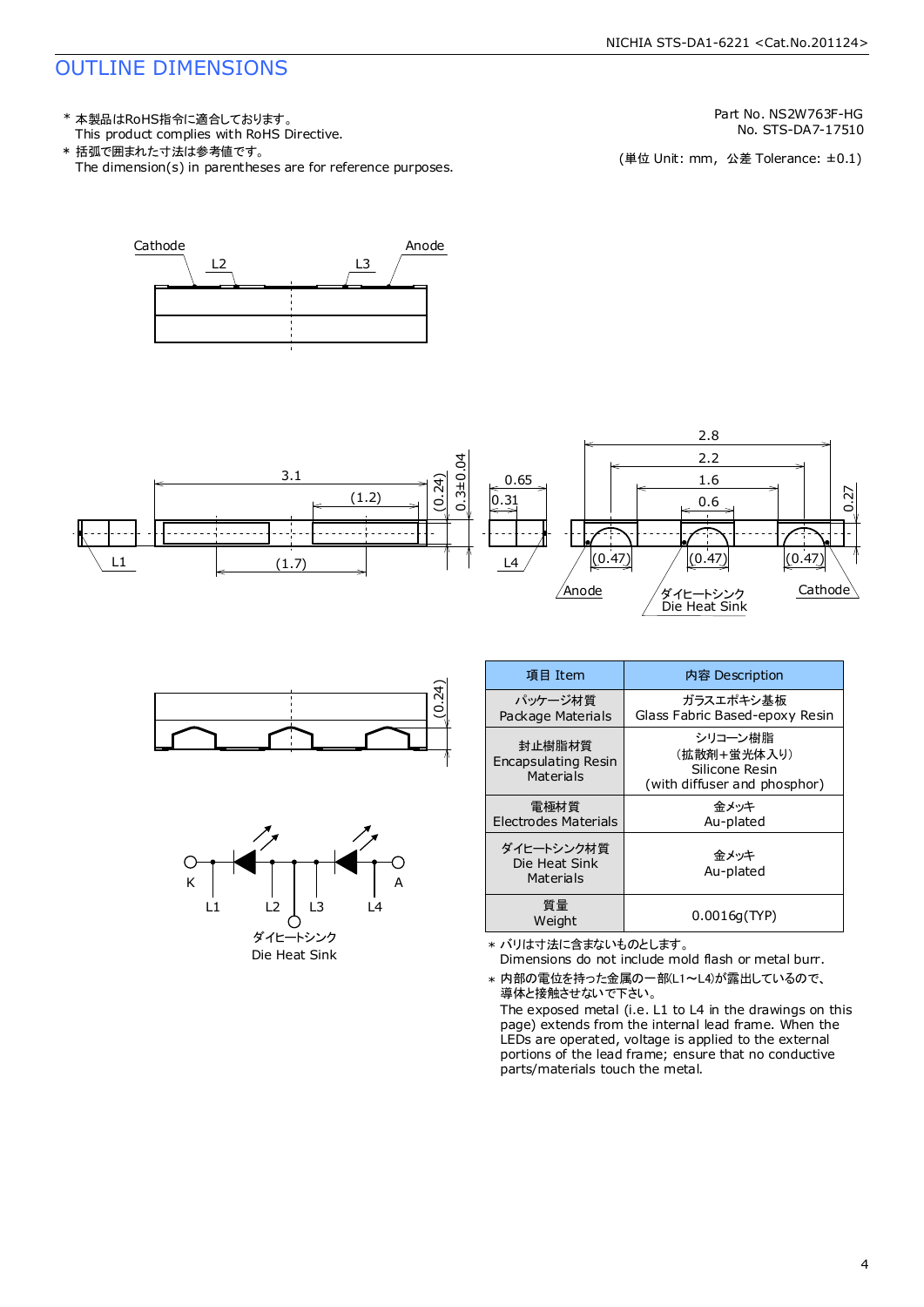# SOLDERING

• Recommended Reflow Soldering Condition(Lead-free Solder)



● Recommended Soldering Pad Pattern



- \* This LED is designed to be reflow soldered to a PCB. If dip soldered or hand soldered, Nichia will not guarantee its reliability.
- \* Reflow soldering must not be performed more than twice.
- \* Once the LEDs have been reflow-soldered, it must not be repaired/reworked without replacing the LED with a new one.
- \* When cooling the LEDs from the peak temperature a gradual cooling slope is recommended; do not cool the LEDs rapidly.
- \* During reflow soldering, the heat and atmosphere in the reflow oven may cause the optical characteristics to degrade. In particular, reflow soldering performed with an air atmosphere may have a greater negative effect on the optical characteristics than if a nitrogen atmosphere is used; Nichia recommends using a nitrogen reflow atmosphere.
- \* The Die Heat Sink should be soldered to customer PCB. If it is difficult or impossible, use high heat-dissipating adhesive.
- \* When soldering, do not apply stress to the LED while the LED is hot.
- \* When using a pick and place machine, choose an appropriate nozzle for this product.
- \* The soldering pad pattern above is a general recommendation for LEDs to be mounted without issues; if a high degree of precision is required for the chosen application (i.e. high-density mounting), ensure that the soldering pad pattern is optimized.
- \* Consider factors such as the reflow soldering temperature, etc. when choosing the solder.
- \* When flux is used, it should be a halogen free flux. Ensure that the manufacturing process is not designed in a manner where the flux will come in contact with the LEDs.
- \* Ensure that there are no issues with the type and amount of solder that is being used.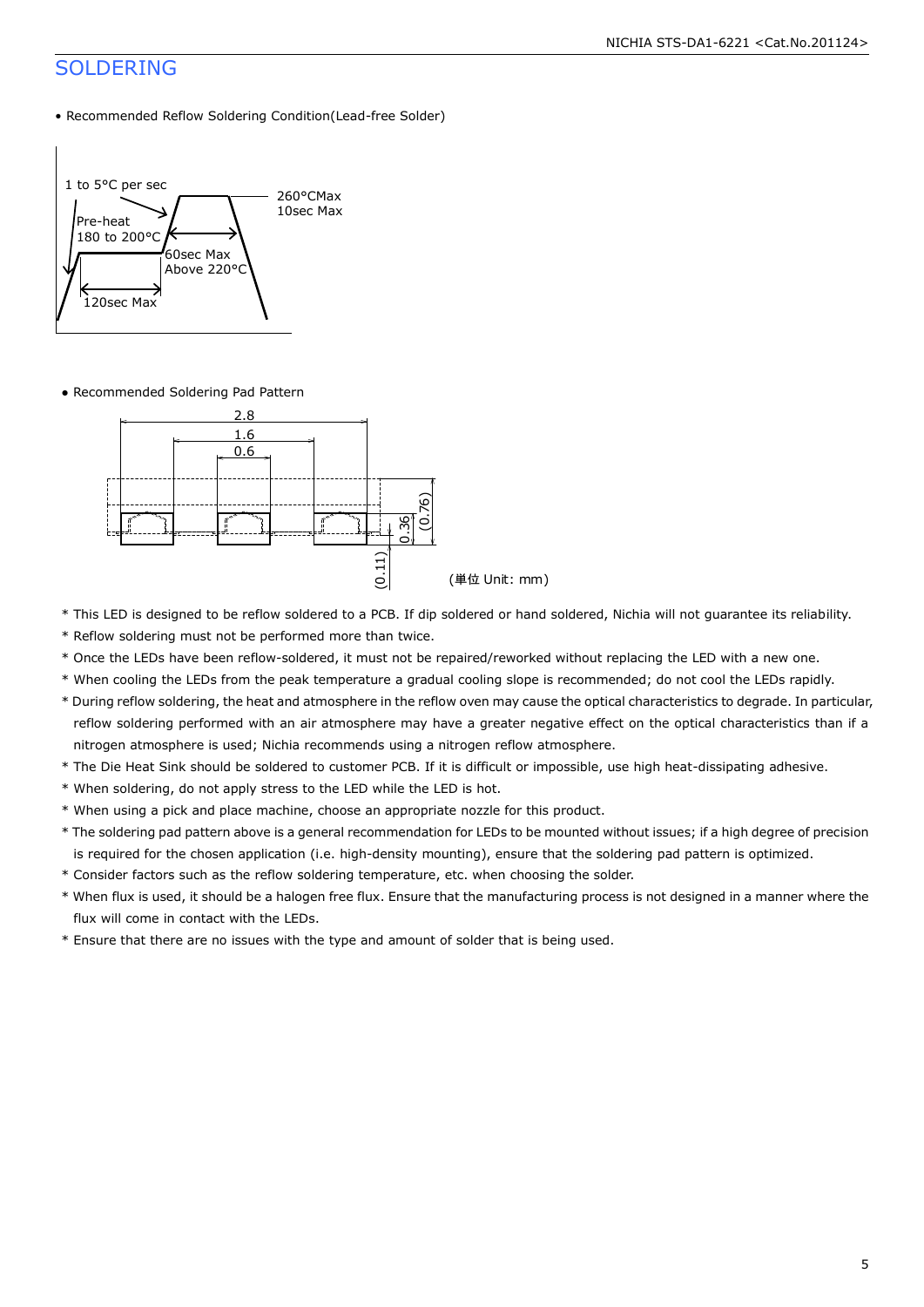# TAPE AND REEL DIMENSIONS



 $11.4^{\pm 1}$ 

no more than 10N should be applied to the embossed carrier tape.

The LEDs may stick to the top cover tape. \* JIS C 0806電子部品テーピングに準拠しています。 The tape packing method complies with JIS C 0806 (Packaging of Electronic Components on Continuous Tapes).

ラベル Label **ONTINICIAL**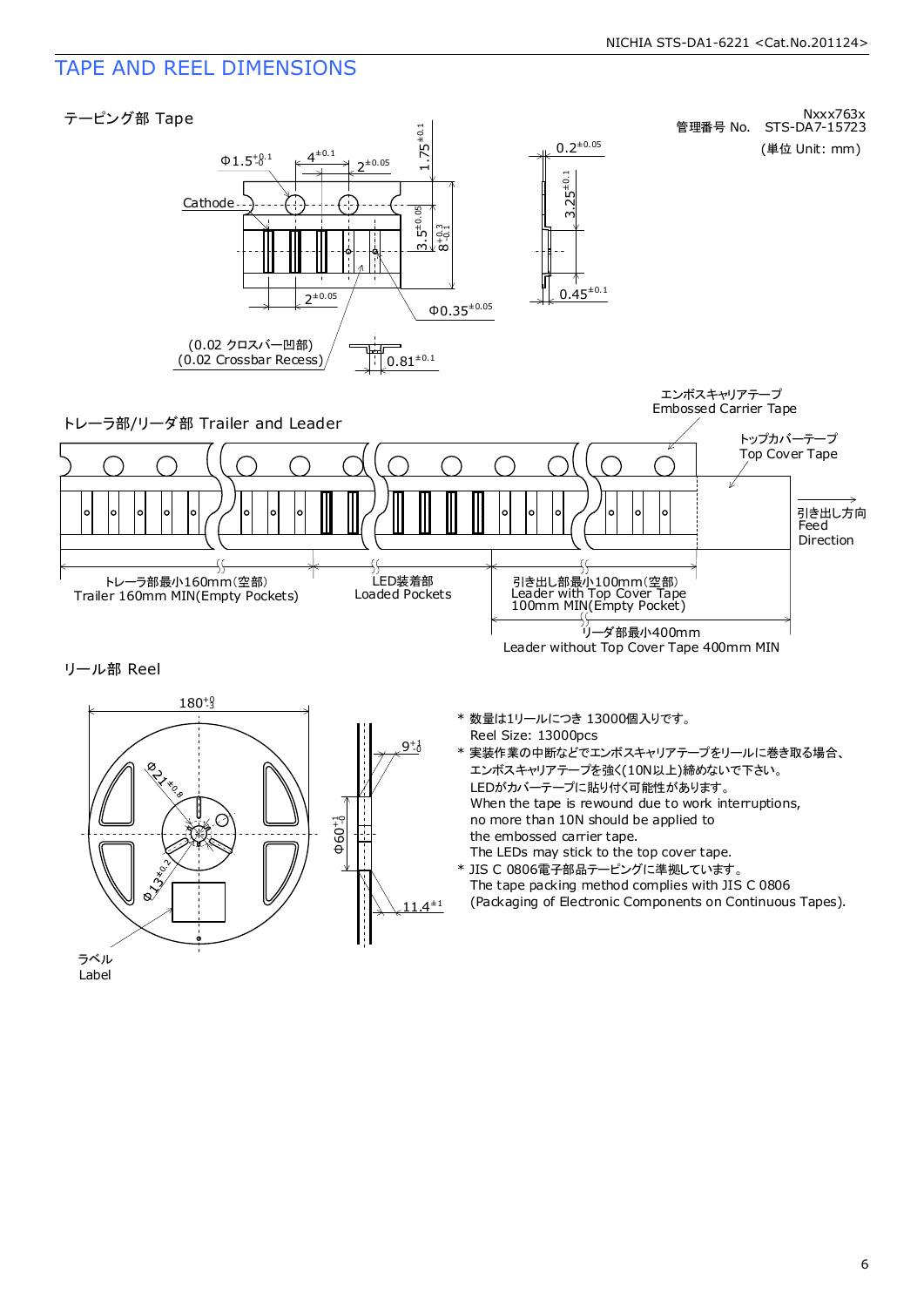# PACKAGING - TAPE & REEL

Reels are shipped with desiccants in heat-sealed moisture-proof bags. シリカゲルとともにリールをアルミ防湿袋に入れ、熱シールにより封をします。

No. STS-DA7-0006F Part No. Nxxxxxxx



Moisture-proof bags are packed in cardboard boxes with corrugated partitions.





- 客先型名を\*\*\*\*\*\*\*\*で示します。<br>客先型名が設定されていない場合は空白です。 If not provided, it will not be indicated on the label. \*\*\*\*\*\*\* is the customer part number.
- For details, see "LOT NUMBERING CODE" in this document. ロット表記方法についてはロット番号の項を<br>参照して下さい。 \*
- The label does not have the RANK field for un-ranked products. ランク分けがない場合はランク表記はありません。 \*
- Products shipped on tape and reel are packed in a moisture-proof bag. They are shipped in cardboard boxes to protect them from external forces during transportation. 本製品はテーピングしたのち、輸送の衝撃から保護するためダンボールで梱包します。 \*
- Do not drop or expose the box to external forces as it may damage the products. 取り扱いに際して、落下させたり、強い衝撃を与えたりしますと、製品を損傷させる原因になりますので注意して下さい。 \*
- Do not expose to water. The box is not water-resistant. ダンボールには防水加工がされておりませんので、梱包箱が水に濡れないよう注意して下さい。 \*
- \* Using the original package material or equivalent in transit is recommended. 輸送、運搬に際して弊社よりの梱包状態あるいは同等の梱包を行って下さい。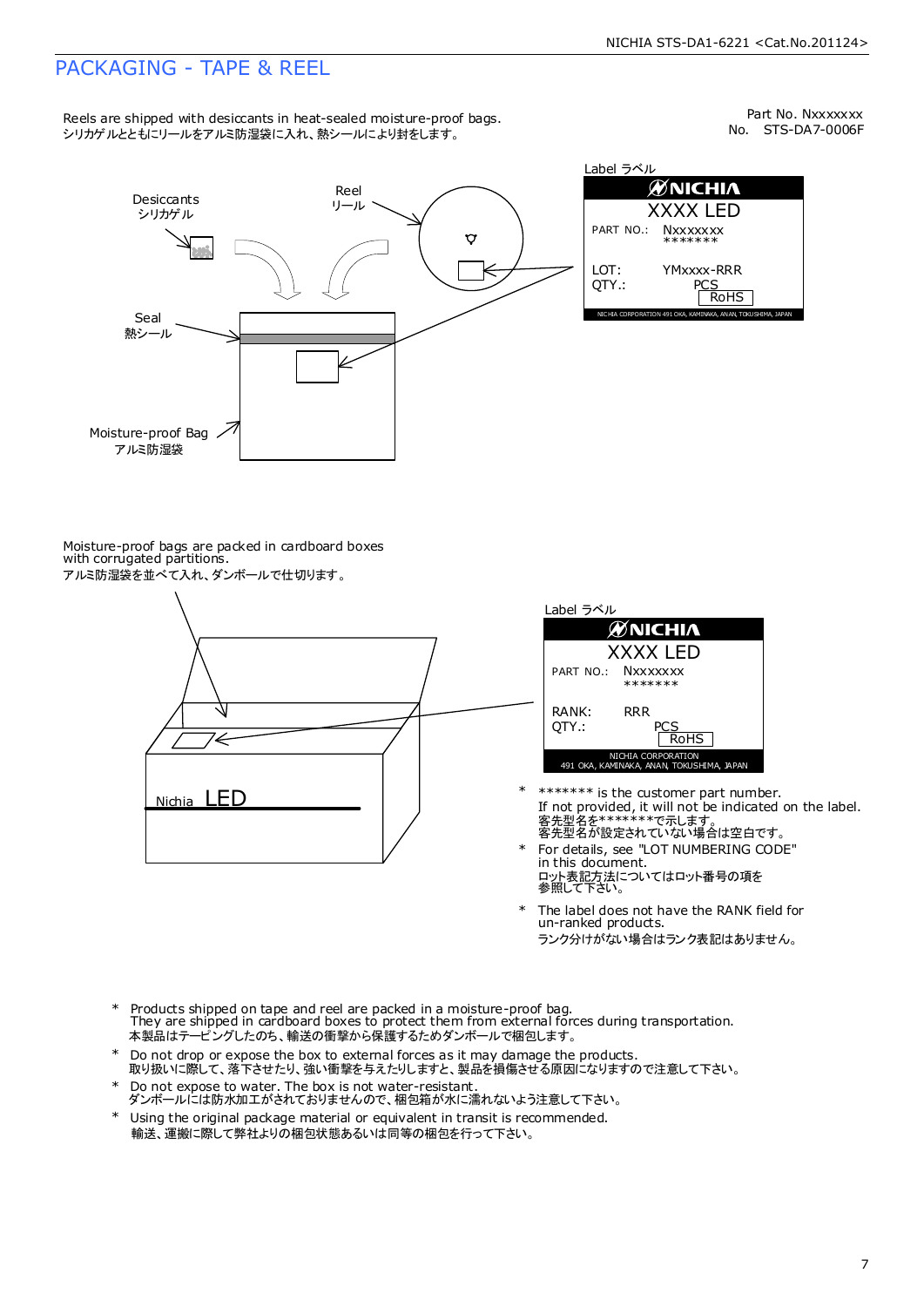# LOT NUMBERING CODE

Lot Number is presented by using the following alphanumeric code.

YMxxxx - RRR

| Year |   |
|------|---|
| 2019 |   |
| 2020 | Κ |
| 2021 |   |
| 2022 | М |
| 2023 | Ν |
| 2024 |   |

### M - Month

| Month         | м | Month | М |
|---------------|---|-------|---|
|               |   |       |   |
| $\mathcal{L}$ | 2 | Ω     |   |
|               |   | q     |   |
|               |   | 10    |   |
|               |   | 11    |   |
|               |   | 12    |   |

xxxx-Nichia's Product Number

RRR-Ranking by Color Coordinates, Ranking by Luminous Flux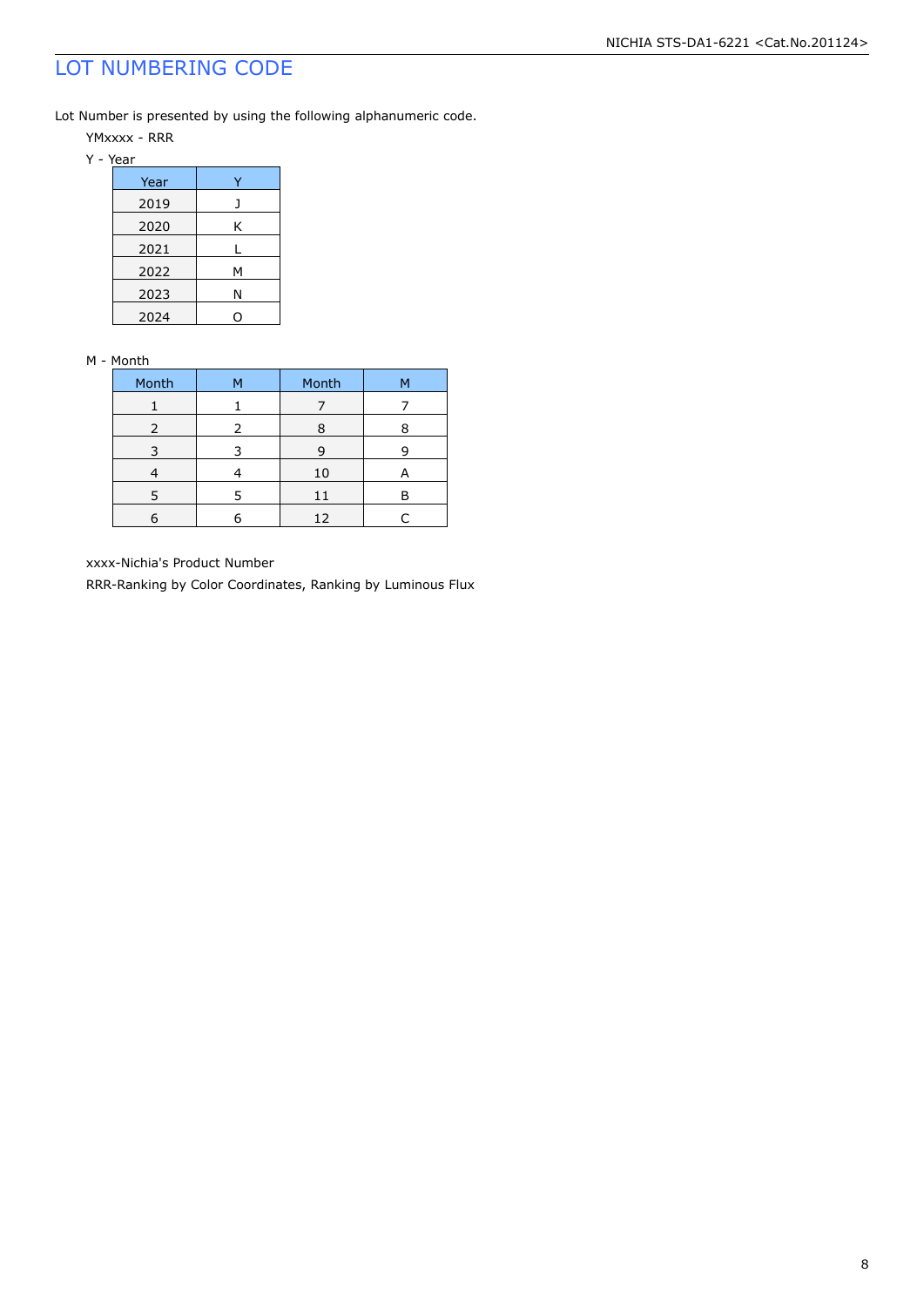# DERATING CHARACTERISTICS

Part No. NS2W763F-HG No. STS-DA7-17511



### **Solder Temperature(Cathode Side) vs Allowable Forward Current** はんだ接合部温度**(**カソード側**)-**許容順電流特性



### **Duty Ratio vs Allowable Forward Current** デューティー比**-**許容順電流特性

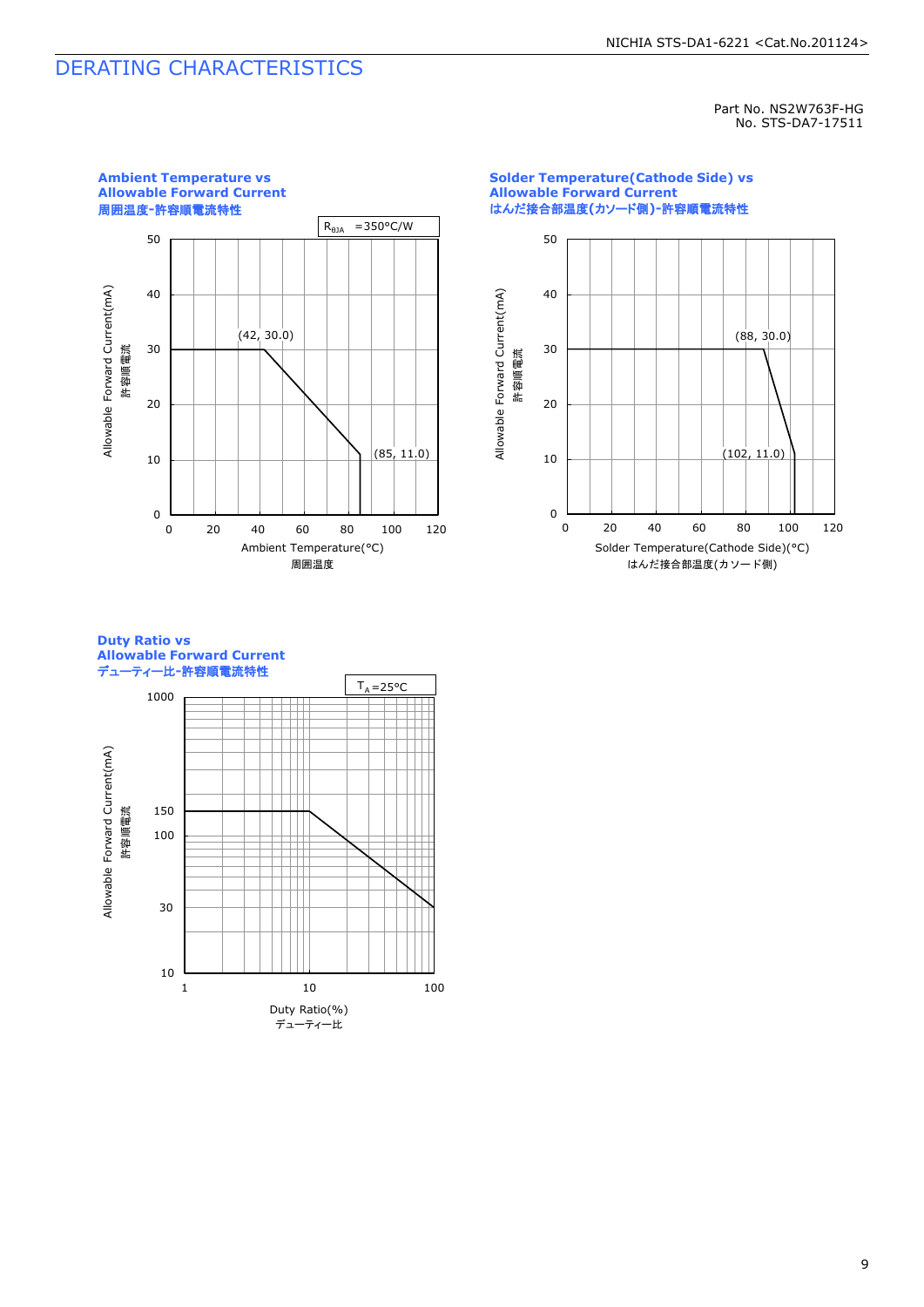# OPTICAL CHARACTERISTICS

No. STS-DA7-17512 \* All characteristics shown are for reference only and are not guaranteed. 本特性は参考です。

Part No. NS2W763F-HG



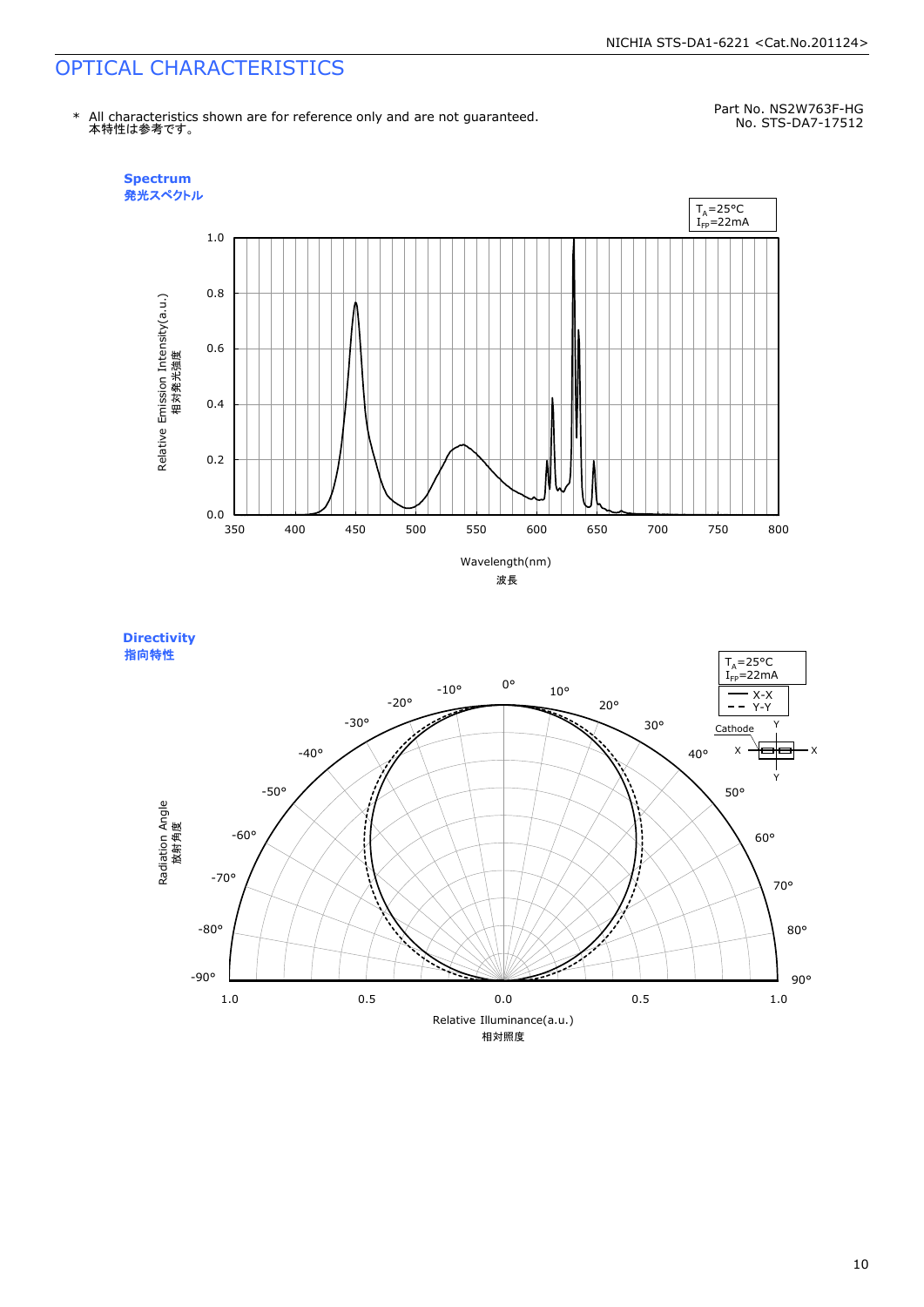# FORWARD CURRENT CHARACTERISTICS / TEMPERATURE CHARACTERISTICS

\* All characteristics shown are for reference only and are not guaranteed. 本特性は参考です。

Part No. NS2W763F-HG No. STS-DA7-17513

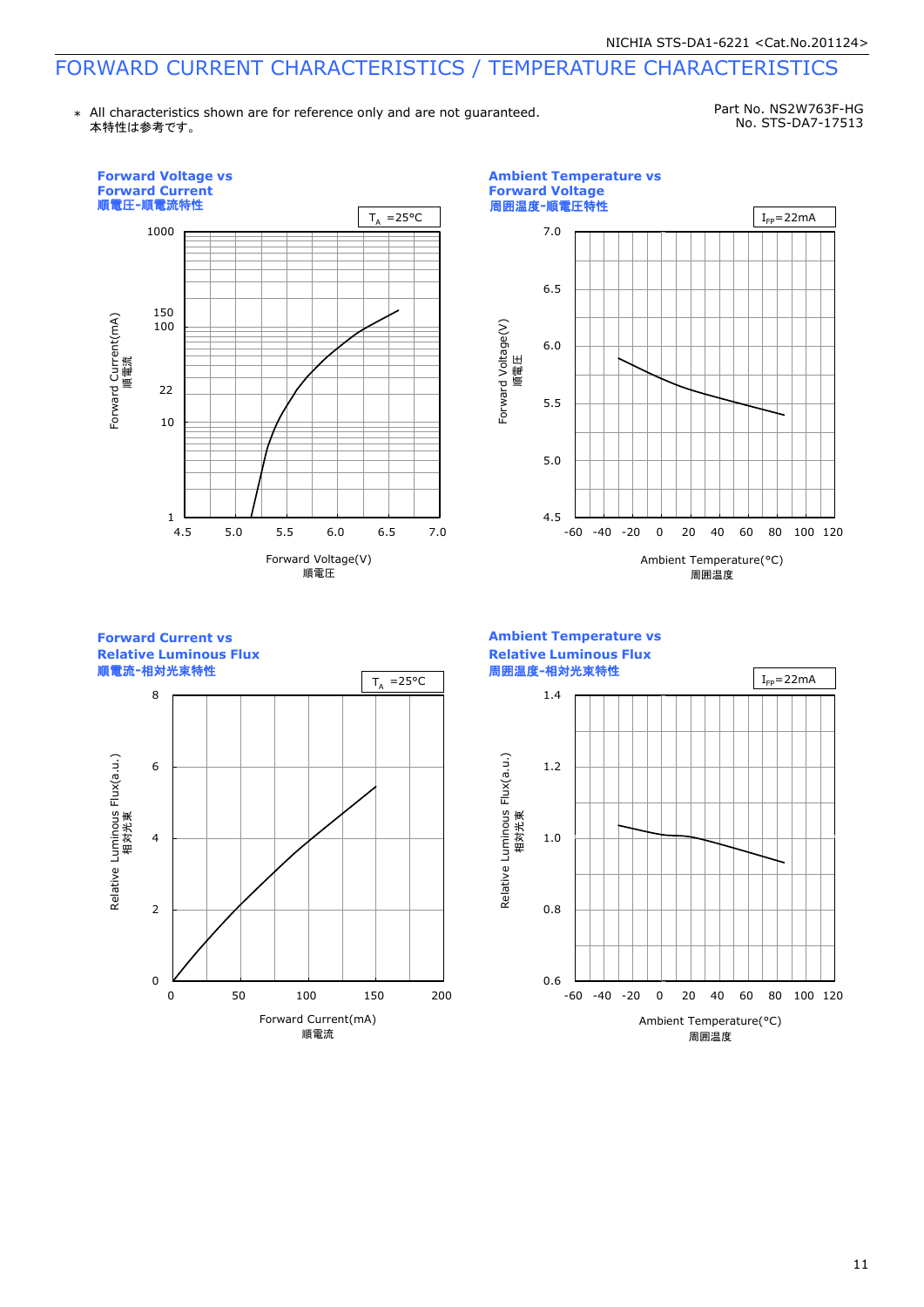# FORWARD CURRENT CHARACTERISTICS / TEMPERATURE CHARACTERISTICS

\* All characteristics shown are for reference only and are not guaranteed.本特性は参考です。

Part No. NS2W763F-HG No. STS-DA7-17514



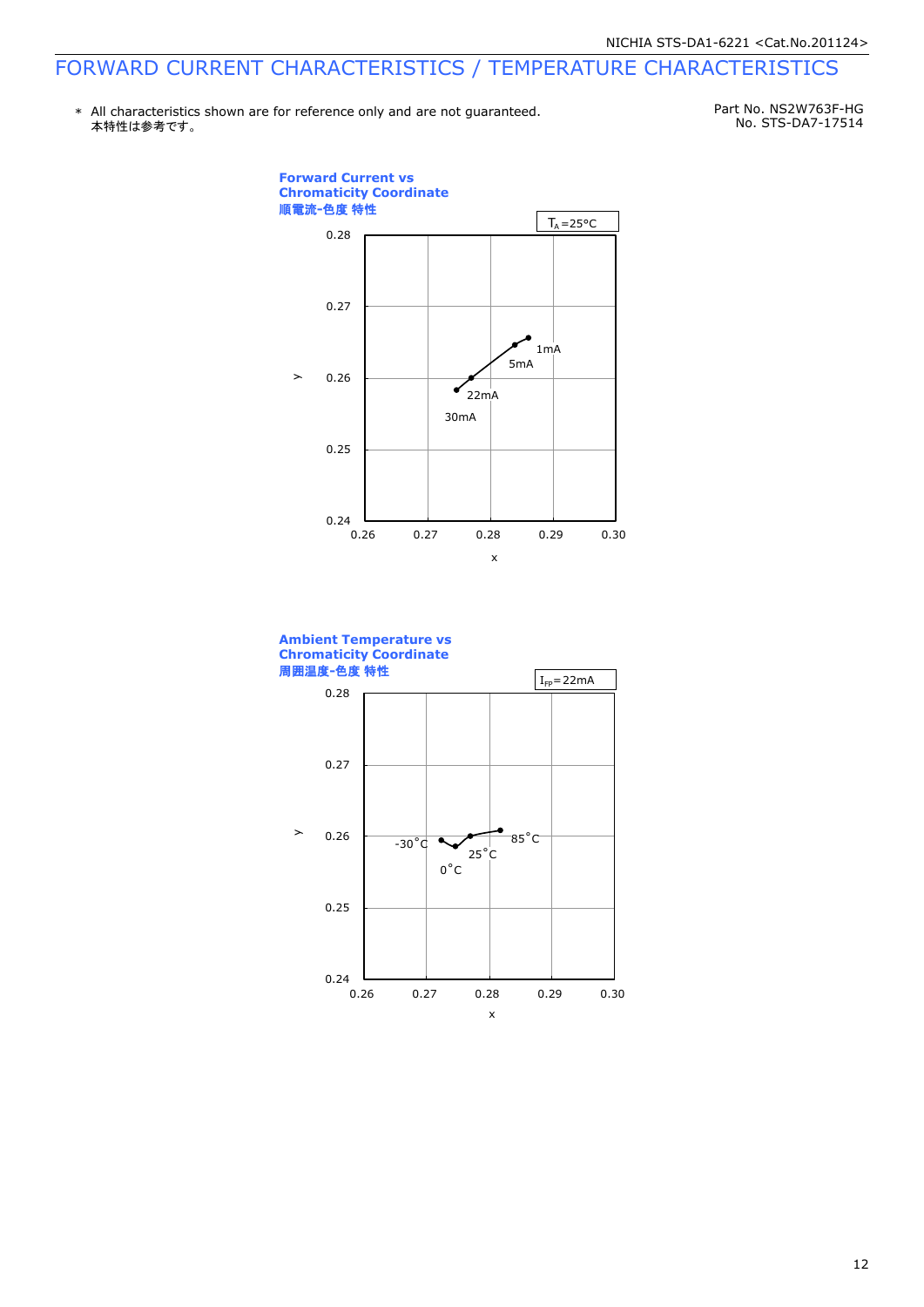# RELIABILITY

### (1) Tests and Results

| Test                                                  | Reference<br><b>Standard</b>    | <b>Test Conditions</b>                                                            | <b>Test</b><br>Duration | Failure<br>Criteria<br># | <b>Units</b><br>Failed/Tested |
|-------------------------------------------------------|---------------------------------|-----------------------------------------------------------------------------------|-------------------------|--------------------------|-------------------------------|
| Resistance to<br>Soldering Heat<br>(Reflow Soldering) | <b>JEITA ED-4701</b><br>300 301 | T <sub>sld</sub> =260°C, 10sec, 2reflows,<br>Precondition: 30°C, 70%RH,<br>4weeks |                         | #1                       | 0/22                          |
| Solderability                                         | JEITA ED-4701<br>303 303A       | $T_{\text{std}} = 245 \pm 5^{\circ}$ C, 5sec,<br>Lead-free Solder(Sn-3.0Ag-0.5Cu) |                         | #2                       | 0/22                          |
| Thermal Shock(Air to Air)                             |                                 | -40°C to 100°C, 15min dwell                                                       | 100cycles               | #1                       | 0/22                          |
| Moisture Resistance<br>(Cyclic)                       | <b>JEITA ED-4701</b><br>200 203 | 25°C~65°C~-10°C, 90%RH,<br>24hr per cycle                                         | 10cycles                | #1                       | 0/22                          |
| High Temperature<br>Storage                           | JEITA ED-4701<br>200 201        | $T_A = 100$ °C                                                                    | 1000hours               | #1                       | 0/22                          |
| <b>Temperature Humidity</b><br>Storage                | <b>JEITA ED-4701</b><br>100 103 | $T_A = 60^{\circ}$ C, RH=90%                                                      | 1000hours               | #1                       | 0/22                          |
| Low Temperature<br>Storage                            | JEITA ED-4701<br>200 202        | $T_A = -40$ °C                                                                    | 1000hours               | #1                       | 0/22                          |
| Room Temperature<br>Operating Life<br>Condition 1     |                                 | $T_A = 25$ °C, I <sub>F</sub> =25mA<br>Test board: See NOTES below                | 1000hours               | #1                       | 0/22                          |
| Room Temperature<br>Operating Life<br>Condition 2     |                                 | $T_A = 25$ °C, I <sub>F</sub> =30mA<br>Test board: See NOTES below                | 500hours                | #1                       | 0/22                          |
| High Temperature<br>Operating Life                    |                                 | $T_A = 85^{\circ}C$ , I <sub>F</sub> =10mA<br>Test board: See NOTES below         | 1000hours               | #1                       | 0/22                          |
| <b>Temperature Humidity</b><br>Operating Life         |                                 | 60°C, RH=90%, IF=20mA<br>Test board: See NOTES below                              | 500hours                | #1                       | 0/22                          |
| Low Temperature<br>Operating Life                     |                                 | $T_A = -30$ °C, I <sub>F</sub> =25mA<br>Test board: See NOTES below               | 1000hours               | #1                       | 0/22                          |
| Soldering Joint Shear<br>Strength                     | JEITA ED-4702B<br>0023          | 3N, 10±1sec                                                                       |                         | #1                       | 0/22                          |

NOTES:

1) Test board: FR4 board thickness=1.6mm, copper layer thickness=35µm, R<sub>θJA</sub>≈350°C/W

2) Measurements are performed after allowing the LEDs to return to room temperature.

### (2) Failure Criteria

| Criteria $#$        | Items                    |              | <b>Failure Criteria</b>       |
|---------------------|--------------------------|--------------|-------------------------------|
|                     | Forward Voltage( $V_F$ ) | $I_F = 22mA$ | $>$ U.S.L. $\times$ 1.1       |
| #1                  | Luminous $Flux(\Phi_v)$  | $I_F = 22mA$ | $<$ L.S.L. $\times$ 0.7       |
|                     | Reverse Current( $I_R$ ) | $V_R = 5V$   | $>$ U.S.L. $\times$ 2.0       |
| #2<br>Solderability |                          | -            | Less than 95% solder coverage |

U.S.L. : Upper Specification Limit L.S.L. : Lower Specification Limit

### (3) Reference

The projected average time to 50% lumen maintenance for this product is 20000hours under the conditions of Nichia reliability test: T<sub>A</sub>=60°C(T<sub>J</sub>≤103°C), I<sub>F</sub>=22mA, Nichia standard circuit board.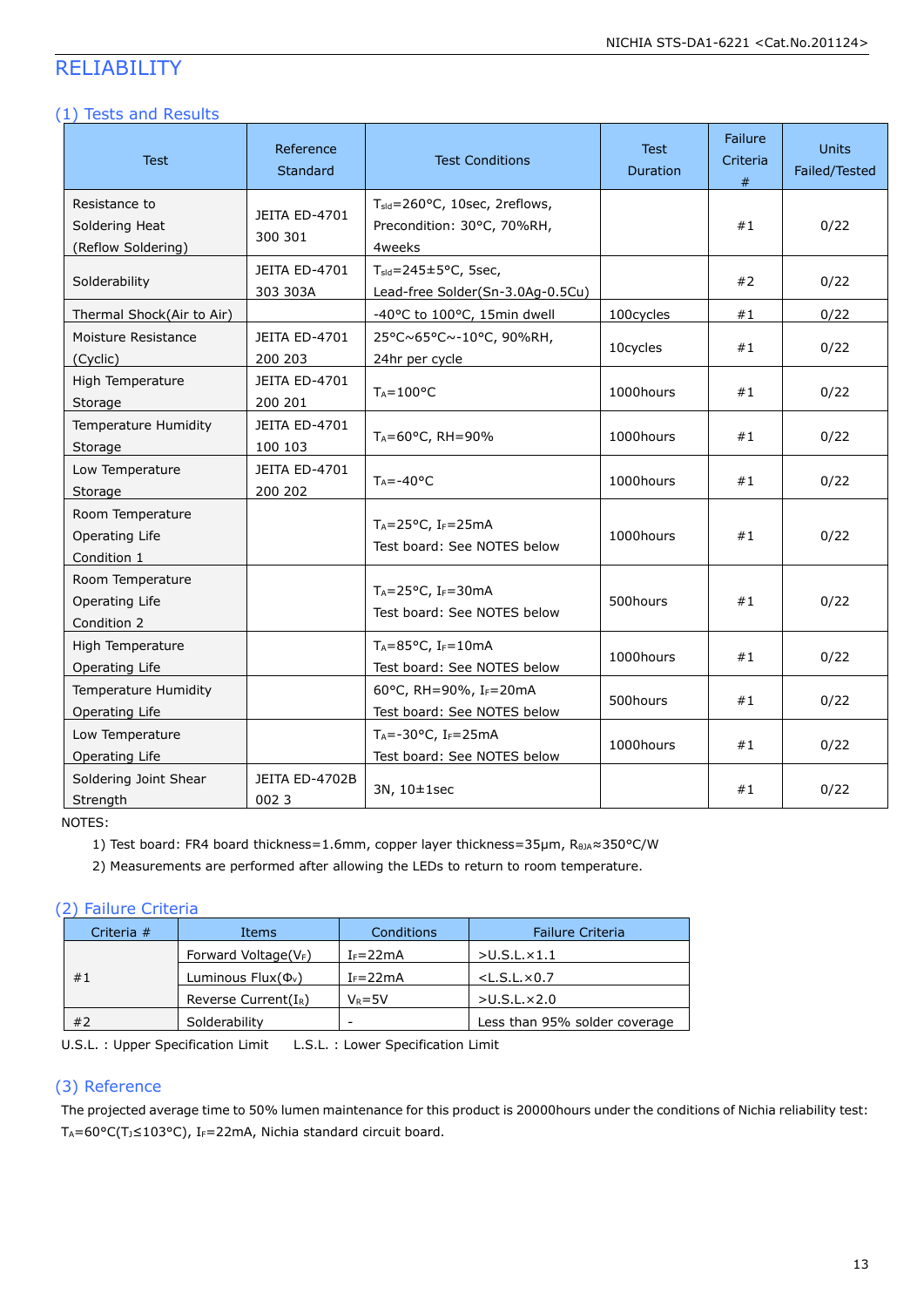# CAUTIONS

### (1) Storage

| Conditions |                             | Temperature | <b>Humidity</b> | Time                             |
|------------|-----------------------------|-------------|-----------------|----------------------------------|
| Storage    | Before Opening Aluminum Bag | ≤30°C       | ≤90%RH          | Within 1 Year from Delivery Date |
|            | After Opening Aluminum Bag  | ≤30°C       | ≤70%RH          | ≤4weeks                          |

- The storage/packaging requirements for this LED are comparable to JEDEC Moisture Sensitivity Level (MSL) 2a or equivalent. Nichia used IPC/JEDEC STD-020 as a reference to rate the MSL of this LED.
- Ensure that soldering is completed within the storage times detailed above.
- This LED uses a package that could absorb moisture; if the package absorbs moisture and is exposed to heat during soldering, it may cause the moisture to vaporize and the package to expand and the resulting pressure may cause internal delamination. This may cause the optical characteristics to degrade. To minimize moisture absorption in storage/transit, moisture-proof aluminum bags are used for the LEDs with a silica gel packet to absorb any air moisture in the bag. The silica gel beads turn blue to red as they absorb moisture.
- Once the moisture-proof aluminum bag is open, ensure that the LED is soldered to a PCB within the range of the conditions above. To store any remaining unused LEDs, use a hermetically sealed container with silica gel desiccants. Nichia recommends placing them back to the original moisture-proof bag and reseal it.
- This LED has gold-plated electrodes. If the LEDs are exposed to a corrosive environment, it may cause the plated surface to tarnish causing issues (i.e. solderability). Ensure that when storing LEDs, a hermetically sealed container is used. Nichia recommends placing them back to the original moisture-proof bag and reseal it.
- To prevent substances/gases from affecting the plated surface, ensure that the parts/materials used with the LEDs in the same assembly/system do not contain sulfur (e.g. gasket/seal, adhesive, etc.). If the plating is contaminated, it may cause issues (e.g. electric connection failures). If a gasket/seal is used, silicone rubber gaskets/seals are recommended; ensure that this use of silicone does not result in issues (e.g. electrical connection failures) caused by low molecular weight volatile siloxane.
- To avoid condensation, the LEDs must not be stored in areas where temperature and humidity fluctuate greatly.
- Do not store the LEDs in a dusty environment.
- Do not expose the LEDs to direct sunlight and/or an environment over a long period of time where the temperature is higher than normal room temperature.

### (2) Directions for Use

● The circuit must be designed to ensure that the Absolute Maximum Ratings are not exceeded for each LED. The LEDs should be operated at a constant current per LED. In the case of operating at a constant voltage, Circuit B is recommended. If Circuit A is used, it may cause the currents flowing through the LEDs to vary due to the variation in the forward voltage characteristics of the LEDs on the circuit.



- This LED is designed to be operated at a forward current. Ensure that no voltage is applied to the LED in the forward/reverse direction while the LED is off. If the LEDs are used in an environment where reverse voltages are applied to the LED continuously, it may cause electrochemical migration to occur causing the LED to be damaged. When not in use for a long period of time, the system's power should be turned off to ensure that there are no issues/damage.
- To stabilize the LED characteristics while in use, Nichia recommends that the LEDs are operated at currents ≥ 10% of the sorting current.
- If LEDs are arranged into rows and columns in a grid circuit (i.e. LED matrix circuit) and operated, ensure that when using a pulsed mode to operate the LEDs in a matrix circuit, the reverse voltage for any of the LEDs does not exceed the Absolute Maximum Rating while the LED is off.
- Ensure that transient excessive voltages (e.g. lightning surge) are not applied to the LEDs.
- If the LEDs are used for outdoor applications, ensure that necessary measures are taken (e.g. protecting the LEDs from water/salt damage and high humidity).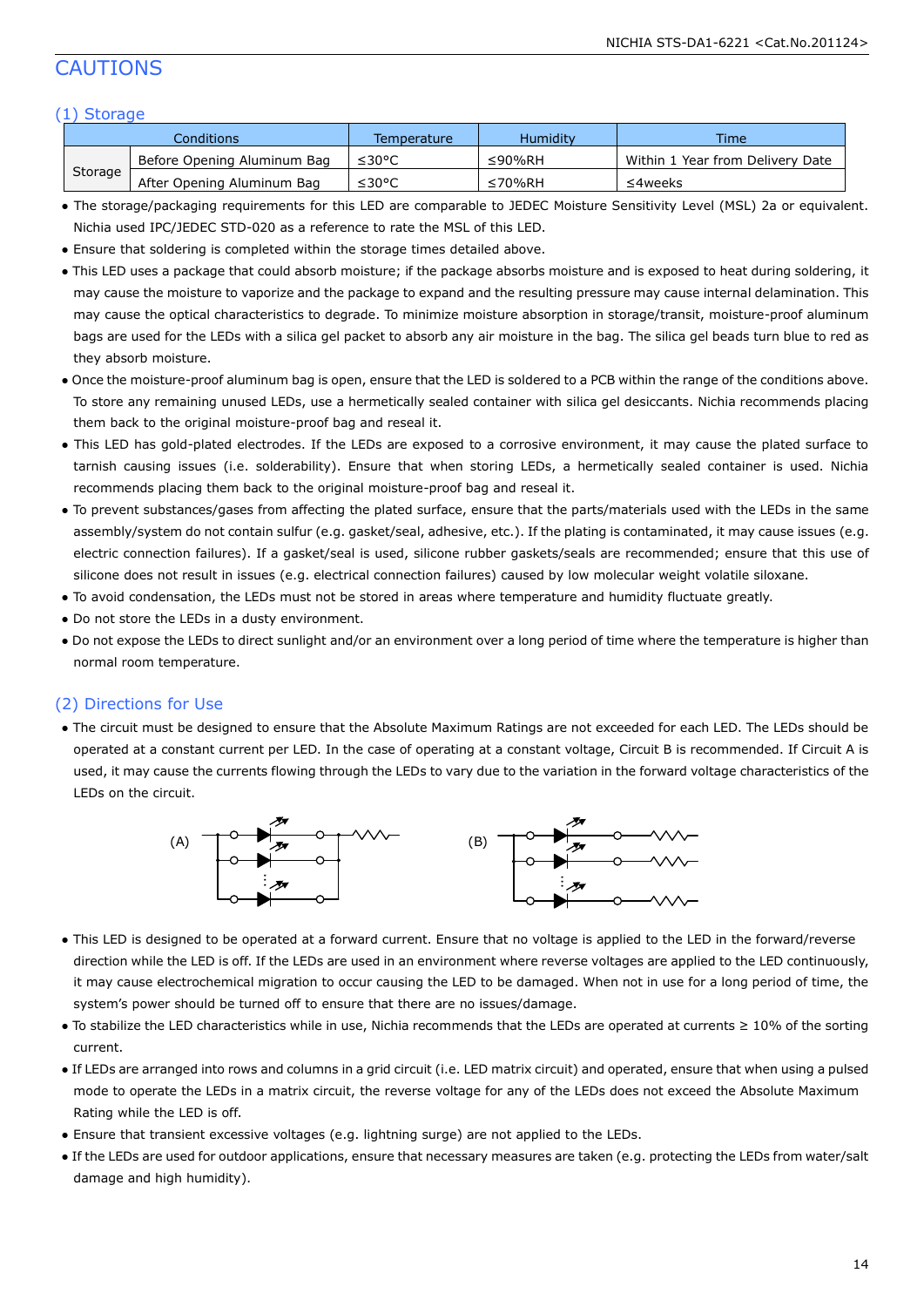### (3) Handling Precautions

- Do not handle the LEDs with bare hands as it will contaminate the LED surface and may affect the optical characteristics: it might cause the LED to be deformed and/or the bump to break, which will cause the LED not to illuminate. The lead could also cause an injury.
- Ensure that when handling the LEDs with tweezers, excessive force is not applied to the LED. Otherwise, it may cause damage to the resin (e.g. cut, scratch, chip, crack, delamination and deformation) and the internal connection to fail causing a catastrophic failure (i.e. the LED not to illuminate).
- Dropping may cause damage to the LED (e.g. deformation).
- Do not stack assembled PCBs together. Otherwise, it may cause damage to the resin (e.g. cut, scratch, chip, crack, delamination and deformation) and the internal connection to fail causing a catastrophic failure (i.e. the LED not to illuminate).

### (4) Design Consideration

- If the LEDs are soldered to a PCB and the PCB assembly is bent (e.g. PCB depaneling process), it may cause the LED package to break. The PCB layout should be designed to minimize the mechanical stress on the LEDs when the PCB assembly is bent/warped.
- The amount of mechanical stress exerted on the LED from depaneling may vary depending on the LED position/orientation on the PCB assembly (e.g. especially in areas near V-groove scores). The PCB layout should be designed to minimize the mechanical stress on the LEDs when the PCB is separated into individual PCB assemblies.
- To separate a PCB populated with the LEDs, use a specially designed tool. Do not break the PCB by hand.
- Volatile organic compounds that have been released from materials present around the LEDs (e.g. housing, gasket/seal, adhesive, secondary lens, lens cover, etc.) may penetrate the LED lens and/or encapsulating resin. If the LEDs are being used in a hermetically sealed environment, these volatile compounds can discolor after being exposed to heat and/or photon energy and it may greatly reduce the LED light output and/or color shift. In this case, ventilating the environment may improve the reduction in light output and/or color shift. Perform a light-up test of the chosen application for optical evaluation to ensure that there are no issues, especially if the LEDs are planned to be used in a hermetically sealed environment.
- This LED has exposed metal that extends from the internal lead frame. When the LEDs are operated, voltage is applied to the external portions of the lead frame. Ensure that no conductive parts/materials touch the LED surfaces.

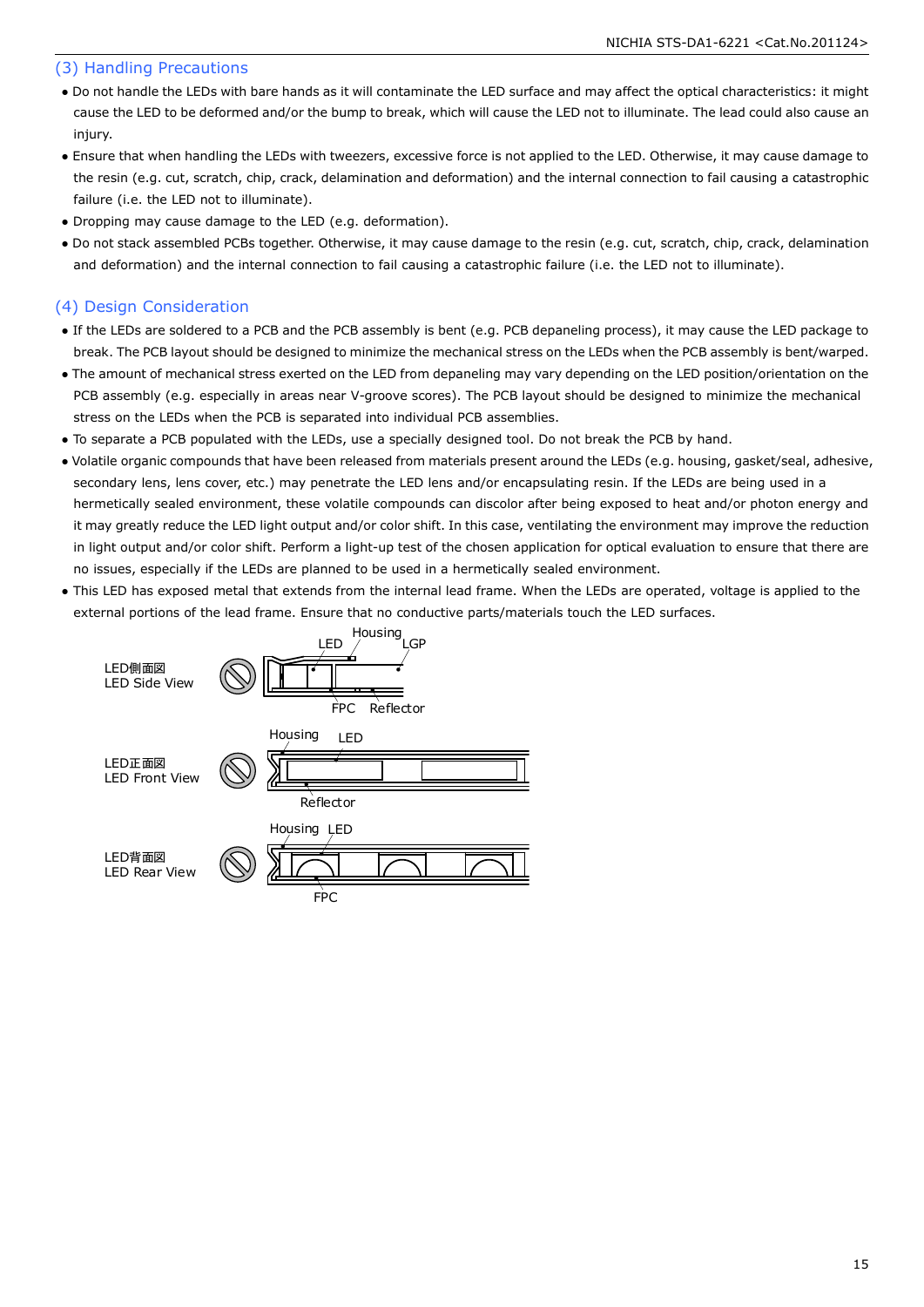### (5) Electrostatic Discharge (ESD)

- This LED is sensitive to transient excessive voltages (e.g. ESD, lightning surge). If this excessive voltage occurs in the circuit, it may cause the LED to be damaged causing issues (e.g. the LED to become dimmer or not to illuminate [i.e. catastrophic failure]). Ensure that when handling the LEDs, necessary measures are taken to protect them from an ESD discharge. The following examples are recommended measures to eliminate the charge:
	- Grounded wrist strap, ESD footwear, clothes, and floors
	- Grounded workstation equipment and tools
	- ESD table/shelf mat made of conductive materials
- Ensure that all necessary measures are taken to prevent the LEDs from being exposed to transient excessive voltages (e.g. ESD, lightning surge):
	- tools, jigs, and machines that are used are properly grounded
	- appropriate ESD materials/equipment are used in the work area
	- the system/assembly is designed to provide ESD protection for the LEDs
- If the tool/equipment used is an insulator (e.g. glass cover, plastic, etc.), ensure that necessary measures have been taken to protect the LED from transient excessive voltages (e.g. ESD). The following examples are recommended measures to eliminate the charge:
	- Dissipating static charge with conductive materials
	- Preventing charge generation with moisture
	- Neutralizing the charge with ionizers
- To detect if an LED was damaged by transient excess voltages (i.e. an ESD event during the system's assembly process), perform a characteristics inspection (e.g. forward voltage measurement, light-up test) at low current (≤1mA).
- Failure Criteria:  $V_F < 4.0V$  at I $_F = 0.5mA$

If any one or more dice, except for the red die, are damaged by transient excess voltages (e.g. ESD), it will cause:

- the leakage current to increase
- the Forward Voltage  $(V_F)$  to decrease
- the LED not to illuminate at a low current

### (6) Thermal Management

- The Absolute Maximum Junction Temperature  $(T<sub>J</sub>)$  must not be exceeded under any circumstances. The increase in the temperature of an LED while in operation may vary depending on the PCB thermal resistance and the density of LEDs on the PCB assembly. Ensure that when using the LEDs for the chosen application, heat is not concentrated in an area and properly managed in the system/assembly.
- The operating current should be determined by considering the temperature conditions surrounding the LED (i.e. TA). Ensure that when operating the LED, proper measures are taken to dissipate the heat.
- The following two equations can be used to calculate the LED junction temperature:
- 1)  $T_J = T_A + R_{\thetaJA} \cdot W$  2)  $T_J = T_S + R_{\thetaJs} \cdot W$ 
	- \*TJ=LED Junction Temperature: °C
	- T<sub>A</sub>=Ambient Temperature: °C
	- T<sub>S</sub>=Soldering Temperature (Cathode Side): °C

RθJA=Thermal Resistance from Junction to Ambient: °C/W

R<sub>0JS</sub>=Thermal Resistance from Junction to T<sub>S</sub> Measurement Point: °C/W

W=Input Power(IFXVF): W